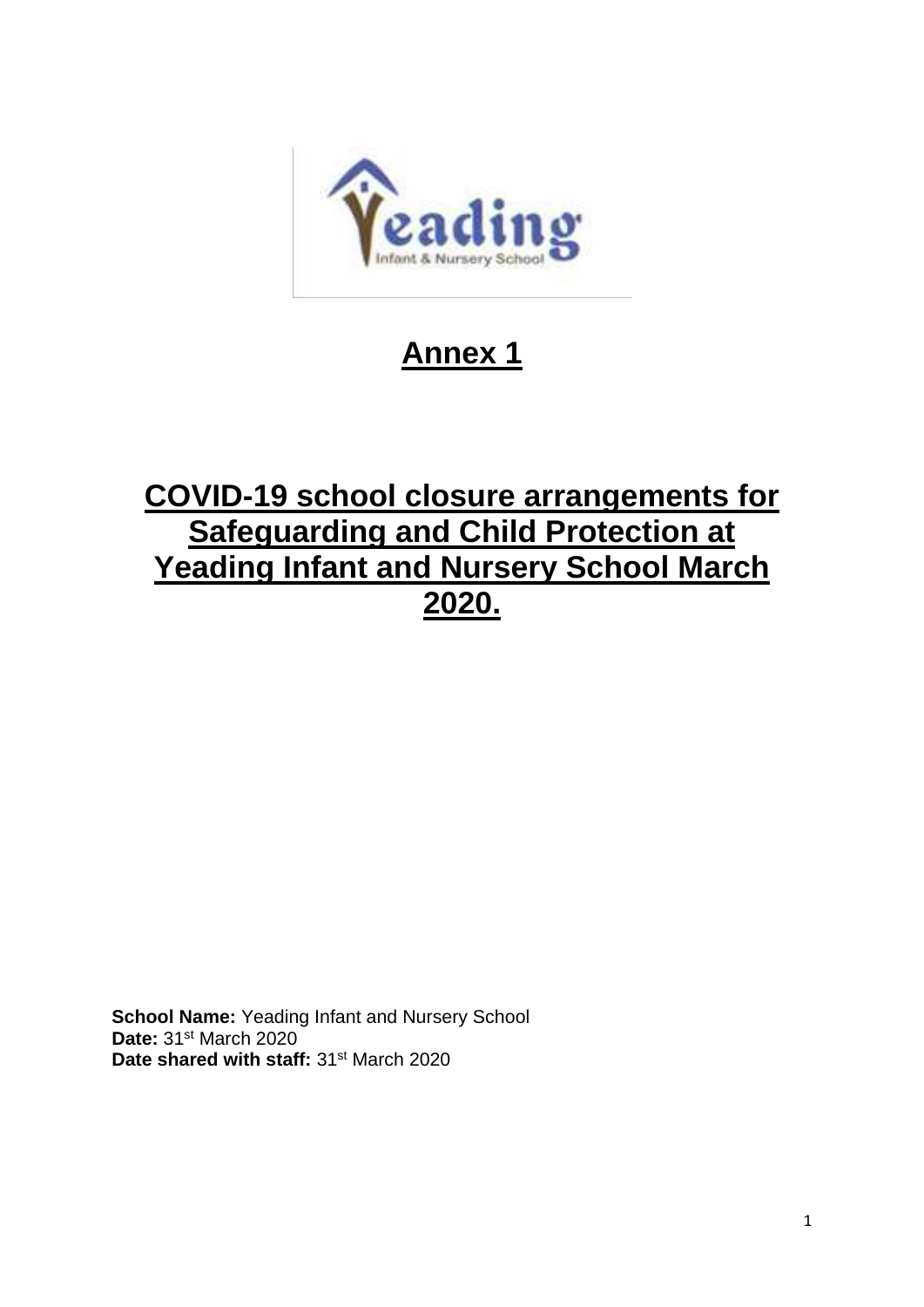### **1. Context**

From 20<sup>th</sup> March 2020 parents were asked to keep their children at home, wherever possible, and for schools to remain open only for those children of workers critical to the COVID-19 response - who absolutely need to attend. Schools and all childcare providers were asked to provide care for a limited number of children - children who are vulnerable, and children whose parents are critical to the COVID-19 response and cannot be safely cared for at home.

This addendum of the Yeading Infant and Nursery School's Safeguarding and Child Protection Policy contains details of our individual safeguarding arrangements in the following areas:

| <b>Role</b>                                  | <b>Name</b>                   | <b>Contact</b><br><b>Number</b> | <b>Email</b>               |
|----------------------------------------------|-------------------------------|---------------------------------|----------------------------|
| Designated<br><b>Safeguarding Lead</b>       | Rupinder<br>Kaur<br>Ahluwalia | All staff has<br>phone number.  | rahuwalia.312@lgflmail.org |
| Deputy<br>Designated<br>Safeguarding<br>Lead | Kuldip<br>Cheema              | All staff has<br>phone number.  | kcheema.312@lgflmail.org   |
| Headteacher                                  | Rupinder<br>Kaur<br>Ahluwalia | All staff has<br>phone number.  | rahuwalia.312@lgflmail.org |
| Chair of<br>Governor                         | Mr Sumit<br>Parmar            | Via Headteacher                 | sumpar@hotmail.co.uk       |

#### **Key contacts**

## **2. Vulnerable children**

Vulnerable children include those who have a social worker and those children and young people up to the age of 25 with education, health and care (EHC) plans. Those who have a social worker include children who have a Child Protection Plan and those who are looked after by the Local Authority. A child may also be deemed to be vulnerable if they have been assessed as being in need or otherwise meet the definition in section 17 of the Children Act 1989.

Those with an EHC plan will be risk-assessed in consultation with the Local Authority and parents, to decide whether they need to continue to be offered a school or college place in order to meet their needs, or whether they can safely have their needs met at home. This could include, if necessary, carers, therapists or clinicians visiting the home to provide any essential services. Many children and young people with EHC plans can safely remain at home.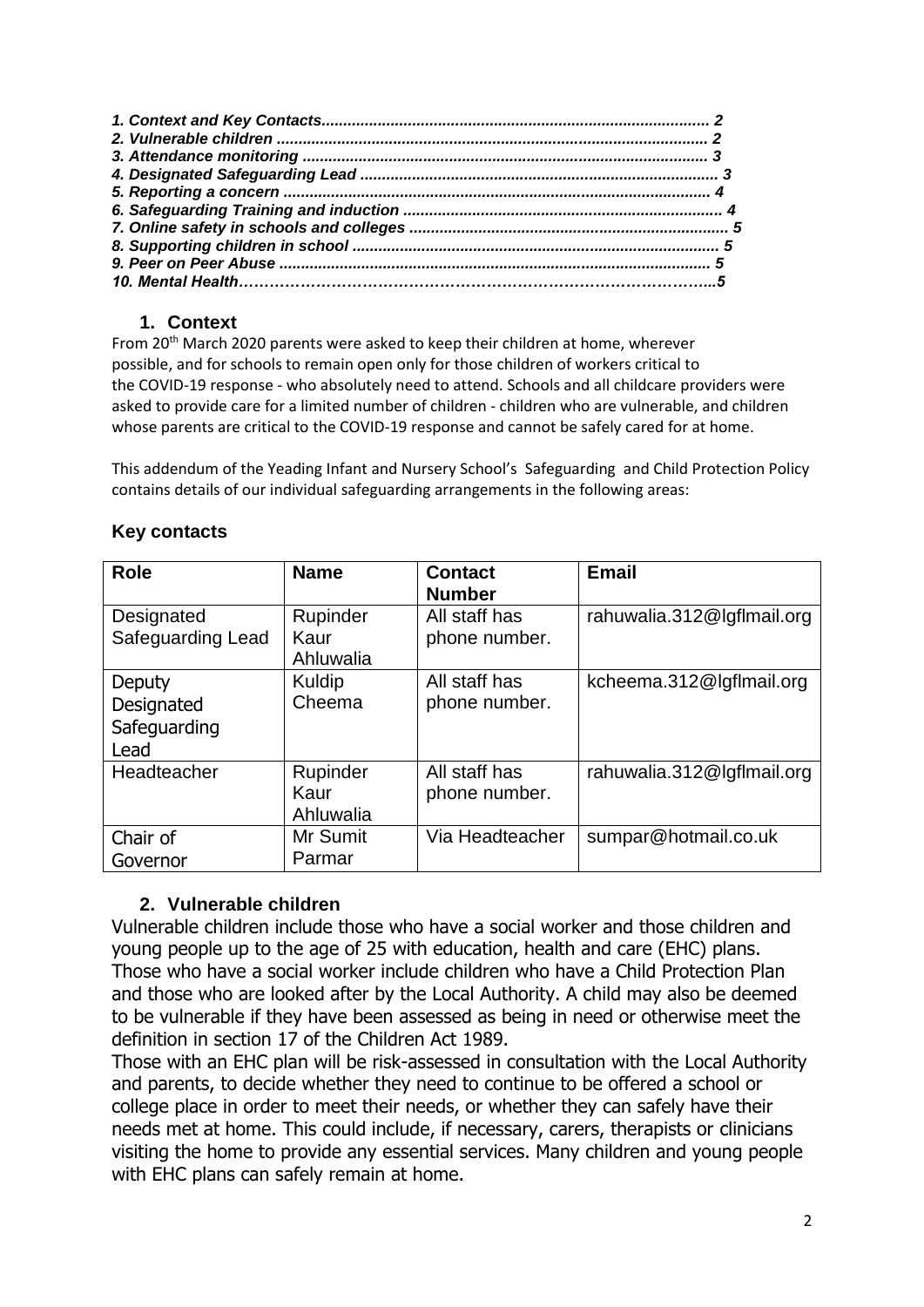Eligibility for free school meals in and of itself should not be the determining factor in assessing vulnerability. Senior leaders, especially the Designated Safeguarding Lead (and Deputy) know who our most vulnerable children are. They have the flexibility to offer a place to those on the edge of receiving children's social care support. Yeading Infant and Nursery School will continue to work with and support children's social workers to help protect vulnerable children. This includes working with and supporting children's social workers and the local authority virtual school head (VSH) for looked-after and previously looked-after children.

The lead person for this will be: Mrs Rupinder Kaur Ahluwalia.

There is an expectation that vulnerable children who have a social worker will attend an education setting, so long as they do not have underlying health conditions that put them at risk. In circumstances where a parent does not want to bring their child to an education setting, and their child is considered vulnerable, the social worker and Yeading Infant and Nursery School will explore the reasons for this directly with the parent. Where parents are concerned about the risk of the child contracting COVID19, Yeading Infant and Nursery School or the social worker will talk through these anxieties with the parent/carer following the advice set out by Public Health England. Yeading Infant and Nursery School will encourage our vulnerable children to attend Yeading Junior School in the interim.

#### **3. Attendance monitoring**

Local authorities and education settings do not need to complete their usual daytoday attendance processes to follow up on non-attendance. Yeading Infant and Nursery School and social workers will agree with parents/carers whether children in need should be attending school – Yeading Infant and Nursery School will then follow up on any pupil that they were expecting to attend, who does not. Yeading Infant and Nursery School will also follow up with any parent or carer who has arranged care for their child(ren) and the child(ren) subsequently do not attend. To support the above, Yeading Infant and Nursery School will, when communicating with parents/carers and carers, confirm emergency contact numbers are correct and ask for any additional emergency contact numbers where they are available. In all circumstances where a vulnerable child does not take up their place at school, or discontinues, Yeading Infant and Nursery School will notify their social worker.

## **4. Designated Safeguarding Lead**

Yeading Infant and Nursery School has a Designated Safeguarding Lead (DSL) and a Deputy DSL.

The Designated Safeguarding Lead is: Mrs Rupinder Kaur Ahluwalia The Deputy Designated Safeguarding Lead is: Mrs Kuldip Cheema

The guidance stipulates that the host school has overall safeguarding responsibility. However, there will still need to be strong communication between all schools involved at this point to make sure safeguarding is not missed.

Make sure relevant information on vulnerable children is shared - and who is responsible for monitoring is clearly agreed/recorded.

Staff do need an induction to the new site which covers safeguarding arrangements.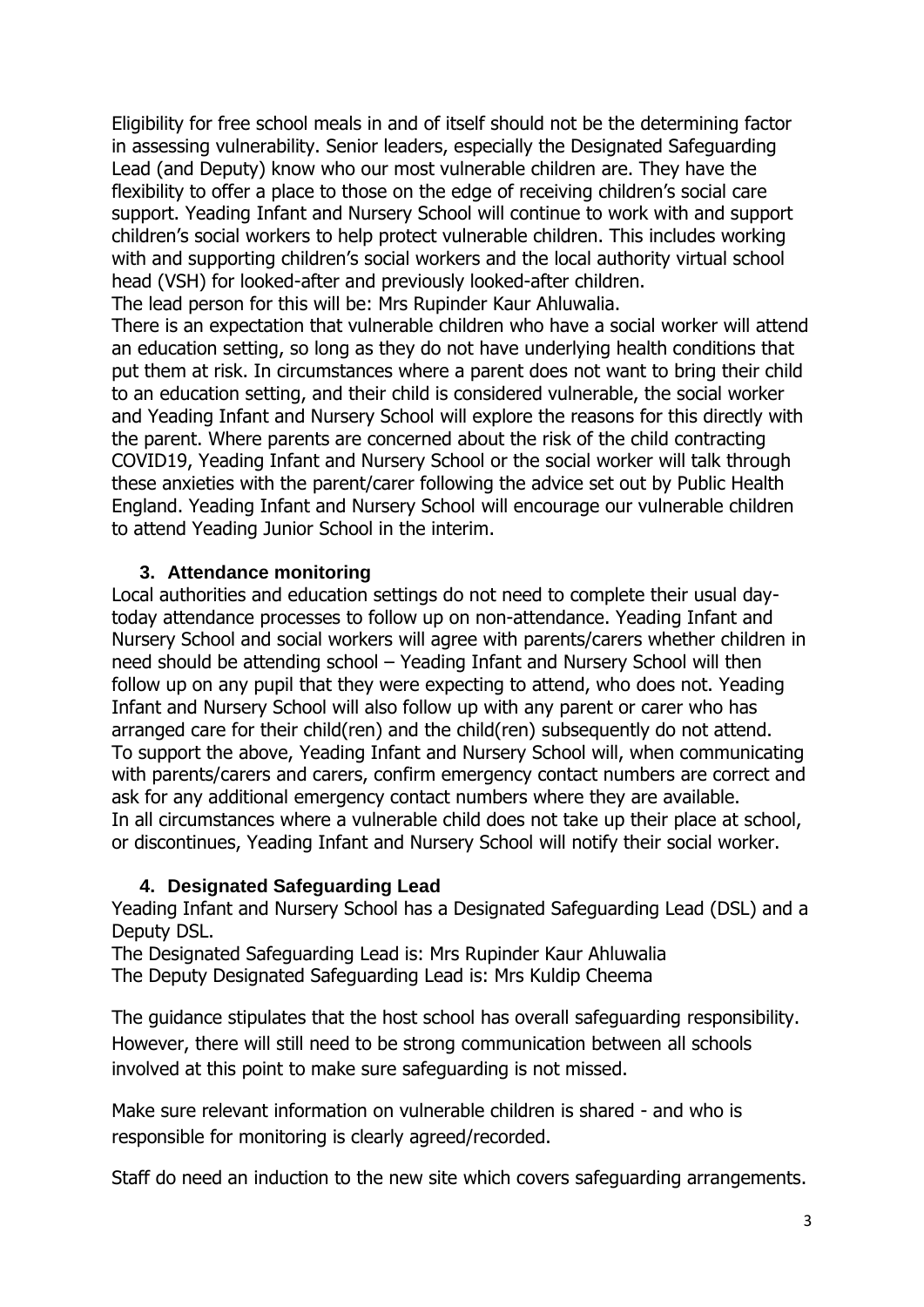Staff onsite needs to be clearly recorded each day.

The optimal scenario is to have a trained DSL (or deputy) available on site at Yeading Junior School whilst we accommodate provision jointly. Where this is not the case a trained DSL (or deputy) will be available to be contacted via phone or online video - for example when working from home. Mrs Rupinder Ahluwalia (DSL) must be informed at all times.

Where a trained DSL (or deputy) is not on site, in addition to the above, a senior leader will assume responsibility for co-ordinating safeguarding on site. This might include updating and liaising with the offsite DSL (or deputy) and as required liaising with children's social workers where they require access to children in need and/or to carry out statutory assessments at the school or college. It is important that all Yeading Infant and Nursery School staff and volunteers have access to a trained DSL (or deputy) whilst at Yeading Junior School. On each day staff on site will be made aware of that person is and how to speak to them. The DSL will continue to engage with social workers, and attend all multi-agency meetings, which can be done remotely.

## **5. Reporting a concern**

Where staff have a concern about a child, they should continue to follow the process outlined in the school Safeguarding Policy and Child Protection Policy and contact DSL or Deputy DSL.

Staff are reminded of the need to report any concern immediately and without delay. Where staff are concerned about an adult working with children in the school, they should follow procedures in Safeguarding Policy and Child Protection Policy. If there is a requirement to make a notification to the headteacher whilst away from school, this should be done verbally and followed up with an email to the headteacher. Concerns around the Headteacher should be directed to the Chair of Governors: Mr Sumit Parmar.

## **6. Safeguarding Training and induction**

All existing school staff have had safeguarding training and have read part 1 of Keeping Children Safe in Education (2019). The DSL should communicate with staff any new local arrangements, so they know what to do if they are worried about a child.

Yeading Infant and Nursery School will continue to consider and make referrals to the Teaching Regulation Agency (TRA) as per paragraph 166 of KCSIE and the TRA's 'Teacher misconduct advice for making a referral.

During the COVID-19 period all referrals should be made by emailing [Misconduct.Teacher@education.gov.uk](mailto:Misconduct.Teacher@education.gov.uk)

Whilst acknowledging the challenge of the current National emergency, it is essential from a safeguarding perspective that any school is aware, on any given day, which staff/volunteers will be in the school, and that appropriate checks have been carried out, especially for anyone engaging in regulated activity. As such, Yeading Infant and Nursery School will continue to keep the single central record (SCR) up to date as outlined in paragraphs 148 to 156 in KCSIE.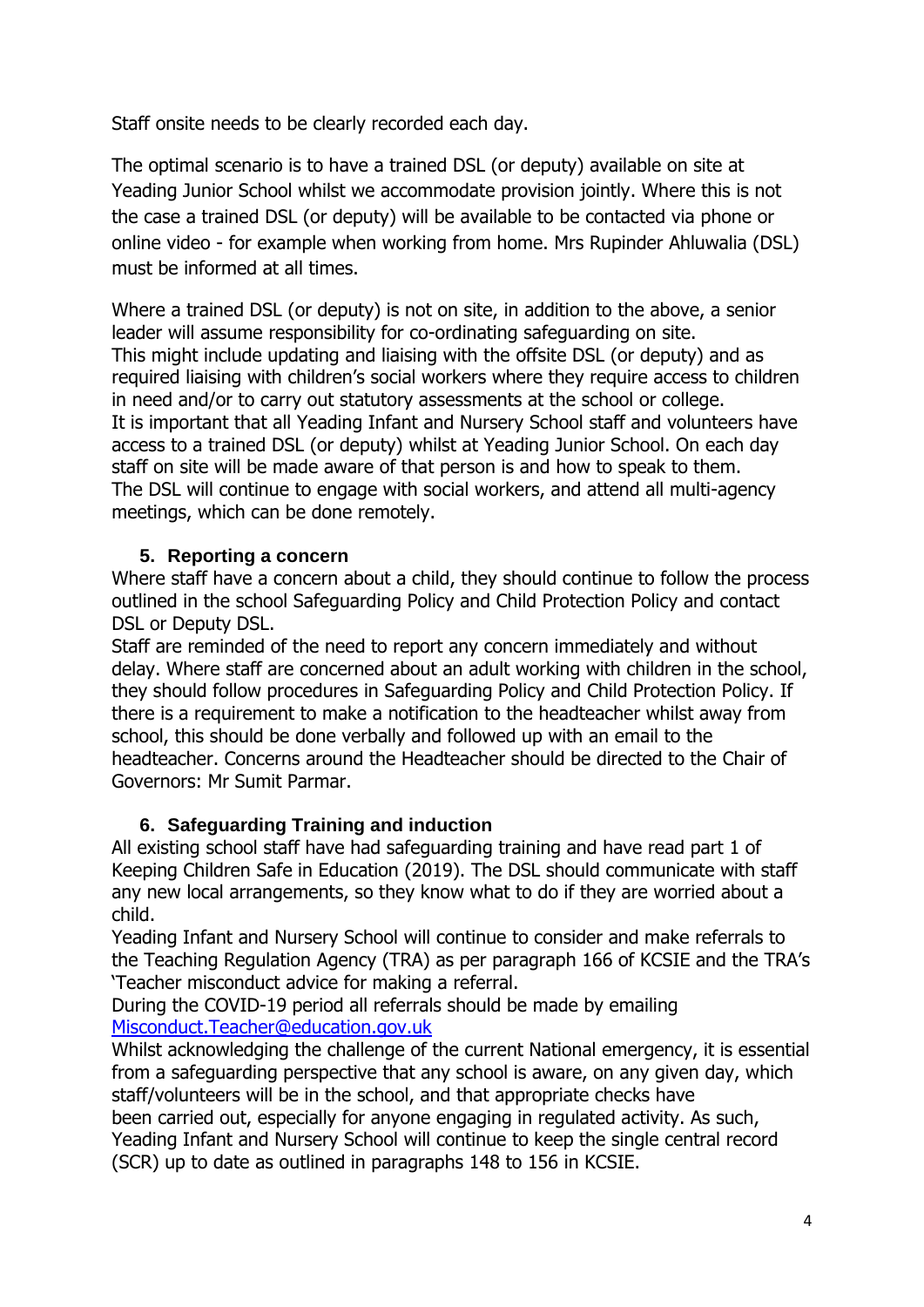# **7. Online safety in schools**

Yeading Infant and Nursery School will continue to provide a safe environment, including online. This includes the use of an online filtering system. Where pupils are using computers in school, appropriate supervision will be in place.

# **8. Supporting children in school**

Yeading Infant and Nursery School is committed to ensuring the safety and wellbeing of all its pupils.

Yeading Infant and Nursery School will continue to ensure that Yeading Junior School is a safe space for all children to attend and flourish in the interim. The Headteacher will ensure that appropriate staff are on site and staff to pupil ratio numbers are appropriate, to maximise safety.

Yeading Infant and Nursery School will refer to the Government guidance for education and childcare settings on how to implement social distancing and continue to follow the advice from Public Health England on handwashing and other measures to limit the risk of spread of COVID19.

Yeading Infant and Nursery School will ensure that where we care for children of critical workers and vulnerable children on site at Yeading Junior School, we ensure appropriate support is in place for them.

# **9. Peer on Peer Abuse**

Yeading Infant and Nursery School recognises that during the closure a revised process may be required for managing any report of such abuse and supporting victims**.**

Where a school receives a report of peer on peer abuse, they will follow the principles as set out in part 5 of KCSIE and of those outlined within of the Safeguarding Policy.

The school will listen and work with the young person, parents/carers and any multiagency partner required to ensure the safety and security of that young person. Concerns and actions must be recorded and appropriate referrals made.

# **10. Mental Health**

# **Mental Health is Priority:**

The government recognises we need to be realistic about school work for children (whilst it is important for there to be some) for some people this may be the least of their trouble and at some point a lot of people will be ill (students and parents). We also know this is creating a lot of anxiety for children (calls to childline are higher than ever before) Everyone will face ups and downs. Keep reminding students and families of support services available to them and looking after themselves/each other is key.

# **Useful links:**

[https://www.nspcc.org.uk/keeping-children-safe/childrens-mental-health/depression](https://www.nspcc.org.uk/keeping-children-safe/childrens-mental-health/depression-anxiety-mental-health/?utm_source=Adestra&utm_medium=email&utm_content=Talking%20to%20a%20child%20worried%20about%20coronavirus%20%28COVID-19%29&utm_campaign=CASPAR-2019-03-30)[anxiety-mental-](https://www.nspcc.org.uk/keeping-children-safe/childrens-mental-health/depression-anxiety-mental-health/?utm_source=Adestra&utm_medium=email&utm_content=Talking%20to%20a%20child%20worried%20about%20coronavirus%20%28COVID-19%29&utm_campaign=CASPAR-2019-03-30)